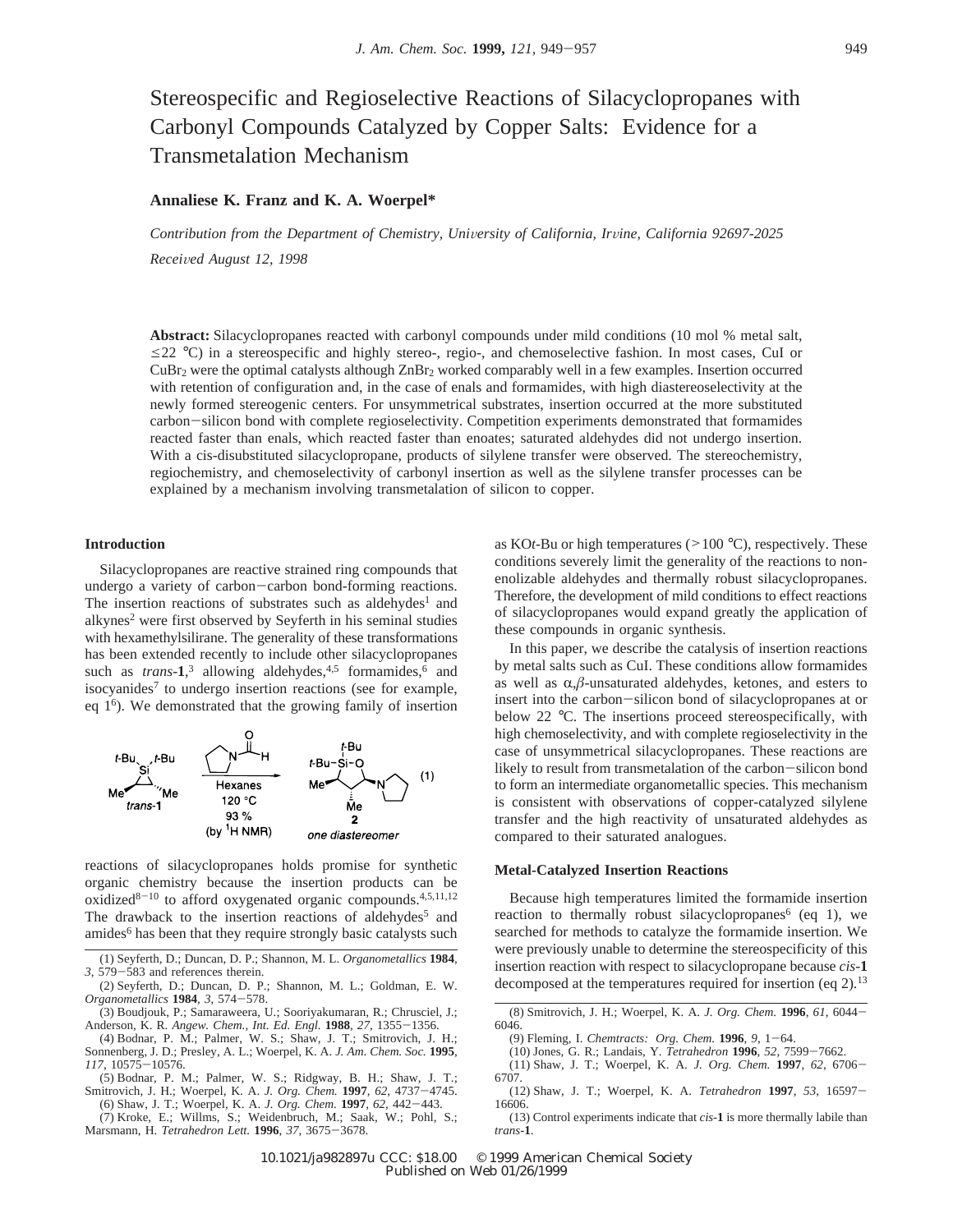

All manner of catalysts, either Brønsted or Lewis bases (for example,  $KOt$ -Bu,  $F^-$ ) or acids (for example, camphorsulfonic acid,  $SnCl<sub>4</sub>, BF<sub>3</sub>·OEt<sub>2</sub>, TiCl<sub>4</sub>$ , failed to provide more than trace quantities of insertion products for either *cis*-**1** or *trans*-**1**. In contrast, the use of 10 mol % of a metal salt catalyst lowered the temperatures required for insertion by more than 100 °C, thus allowing *cis*-**1** to participate in formamide insertion reactions. When a cold  $(-78 \degree C)$  solution of *cis*-1 and CuI in  $CH_2Cl_2$  was treated with *N*-benzyl-*N*-methyl formamide  $3$ ,<sup>14</sup> insertion occurred upon warming to 22  $^{\circ}$ C over 3 h (eq 3). This



reaction provided predominately one stereoisomer of *N*,*O*-acetal **4** as determined using 1H NMR spectroscopy.15 Other metal salts such as  $ZnBr<sub>2</sub>$  and  $InCl<sub>3</sub>$  also proved to be effective catalysts, although some isomerization of the *cis*-dimethyl adduct **4** to the *trans*-dimethyl isomer **5** was observed. Control experiments indicated that halide ions (LiBr, KBr, and Bu4NBr) were not responsible for the catalysis.

The copper-catalyzed insertion of formamide **3** into *trans*-**1** (eq 4) confirmed that these insertion reactions are stereospecific,



and carbon-carbon bond formation occurs with retention of configuration. The relative stereochemistries of the methylbearing stereocenters for *N*,*O*-acetals **4** and **5** were proven by correlation to materials of known stereochemistry (eqs 5 and 6).5,12,16 The stereochemistries of the labile acetal stereocenters



(14) This formamide was used to simplify spectral analyses.

(15) The minor amount ( $\leq$ 7%) of *N*,*O*-acetal **5** detected by <sup>1</sup>H NMR spectroscopy is most likely due to the presence of *trans*-2-butene as an impurity in commercially available *cis*-2-butene, from which silacyclopropane *cis*-1 was made. The typical purity of *cis*-1 is  $\geq$ 95%.

(16) The stereochemistry of these products was proven rigorously. The details are provided as Supporting Information.

were assigned using nuclear Overhauser effect (NOE) spectroscopic methods.

The copper-catalyzed insertion of formamides into unsymmetrical silacyclopropanes proceeded with complete regioselectivity. Insertion into isopropyl-substituted silacyclopropane 8<sup>17</sup> occurred at the more substituted carbon-silicon bond to afford a single stereoisomer of *N*,*O*-acetal **9** (eq 7) as determined



using GC-MS.18 This regiochemical preference is similar to that observed for the thermal formamide insertion.<sup>6</sup>

The mild conditions employed for formamide insertion (10 mol % copper salt,  $\leq$ 22 °C) can be applied to reactions with a variety of carbonyl compounds (eq  $8$ , Table 1).<sup>18</sup> In all cases,



**Table 1.** Copper-Catalyzed Addition of Silacyclopropane **8** to Carbonyl Compounds (Eq 8)

| entry | R <sup>1</sup>                                       |   |                      |                 | $R^2$ catalyst product yield $(\%)^a$ | diastereo-<br>selectivity <sup>b</sup> |
|-------|------------------------------------------------------|---|----------------------|-----------------|---------------------------------------|----------------------------------------|
|       | Ph <sub>a</sub>                                      | н | CuBr <sub>2</sub>    | 10a             | 82 <sup>c</sup>                       | 91:9                                   |
|       | $2 \times 10^{10}$ H                                 |   | CuBr <sub>2</sub>    | 10 <sub>b</sub> | 74                                    | 98:2                                   |
|       | $\overrightarrow{M}$<br>3 Me H CuBr <sub>2</sub> 10c |   |                      |                 | 75                                    | >99 : 1                                |
|       | 4 $-CH=CH(CH2)3$ Cul                                 |   |                      | <b>10d</b>      | 63                                    | 65:35                                  |
|       | $5 \times M_e$                                       |   | Me CuBr <sub>2</sub> | 10e             | 78                                    | $62:38^{d}$                            |
| 6     | $n-Pr$                                               | н | Cul                  |                 | no reaction <sup>e</sup>              |                                        |

*<sup>a</sup>* Yield of purified materials. *<sup>b</sup>* As determined on the basis of GC analysis unless otherwise indicated. *<sup>c</sup>* In addition, 7% of **11** was isolated. *<sup>d</sup>* As determined using <sup>1</sup> H NMR spectroscopy. *<sup>e</sup>* No reaction was observed after heating at 85 °C for 3 days in a sealed NMR tube. CuBr2 also did not catalyze the reaction.

insertion occurred at the more substituted carbon-silicon bond with complete regioselectivity. Only net 1,2-addition was observed with unsaturated carbonyl compounds. The salt CuBr<sub>2</sub>, which was most likely reduced to CuBr under the reaction conditions,19,20 proved to be the optimal catalyst in many cases. Even 1 mol % of CuBr2 provided high yields of insertion products. Addition to benzaldehyde (entry 1) was accompanied by the formation of hydride transfer product **11** (7%), a process

<sup>(17)</sup> Palmer, W. S.; Woerpel, K. A. *Organometallics* **<sup>1997</sup>**, *<sup>16</sup>*, 1097- 1099.

<sup>(18)</sup> The stereochemistries of insertion products derived from **8** were determined by analysis of NOE data. A summary of these data is provided as Supporting Information.

<sup>(19)</sup> Bleaching of the characteristic blue-green color of copper(II) salts was observed upon addition of the silacyclopropane. The reduction of palladium(II) salts with silacyclopropanes was demonstrated: Seyferth, D.; Shannon, M. L.; Vick, S. C.; Lim, T. F. O. *Organometallics* **<sup>1985</sup>**, *<sup>4</sup>*, 57- 62.

<sup>(20)</sup> The reduction of copper(II) to copper(I) by pentafluorosiliconates was reported: Yoshida, J.-i.; Tamao, K.; Kakui, T.; Kurita, A.; Murata, M.; Yamada, K.; Kumada, M. *Organometallics* **<sup>1982</sup>**, *<sup>1</sup>*, 369-380.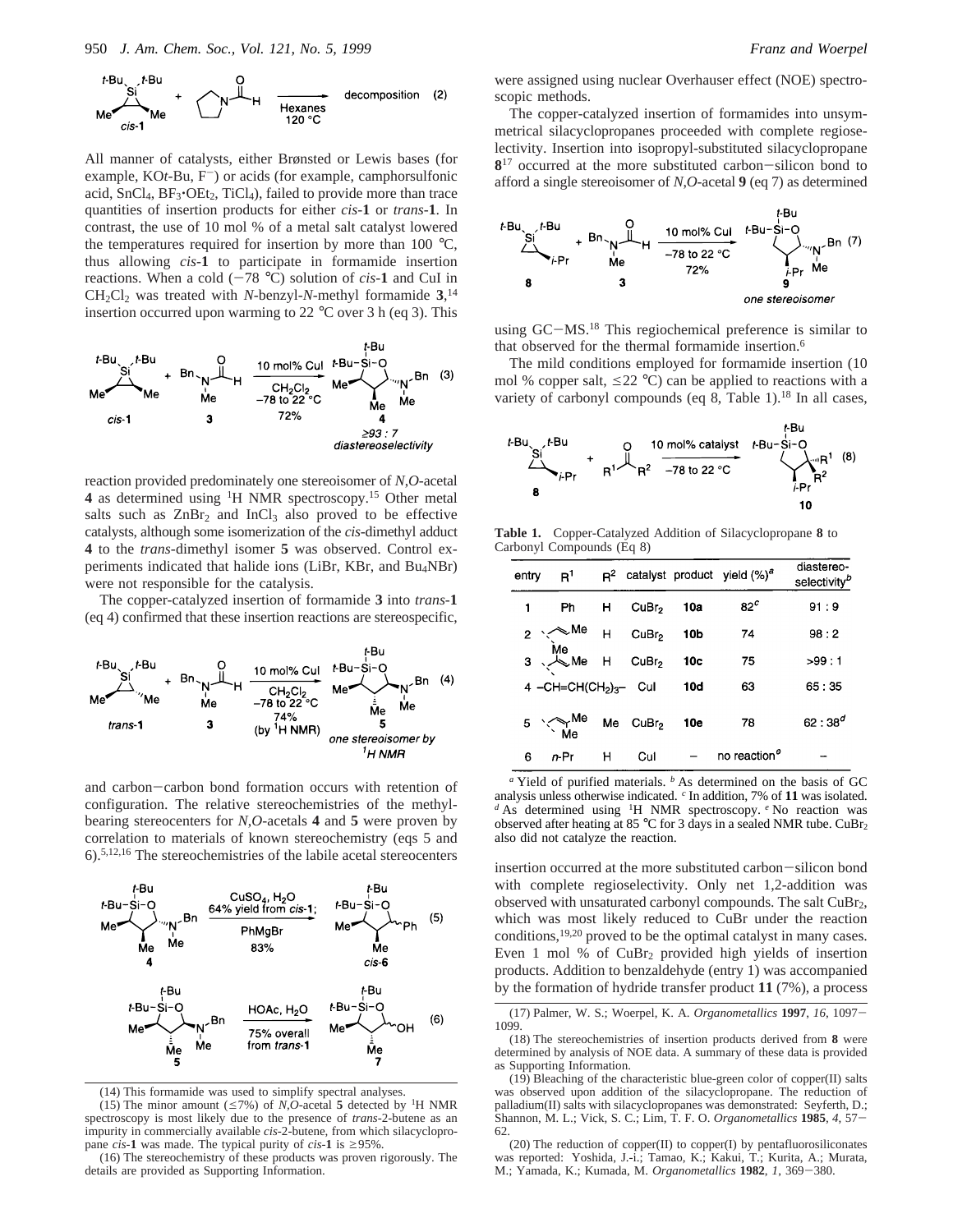that was also observed under thermal conditions.<sup>5</sup> Reactions with unsaturated aldehydes occurred with high diastereoselectivity at the newly formed stereogenic centers (entries  $2$  and  $3$ ).<sup>21</sup> Using our previously reported conditions with enolizable aldehydes such as crotonaldehyde, only silylenol ethers were observed.5 Enones also provided 1,2-addition products (entries 4 and 5); attempts to encourage 1,4-addition to cyclohexenone by addition of  $Me<sub>3</sub>SiCl<sup>22</sup>$  or  $Sc(OTf)<sub>3</sub><sup>23</sup>$  led to the isolation of significant amounts of enolized product 12 (eq 9).<sup>24</sup> In contrast



to the reactions with  $\alpha$ , $\beta$ -unsaturated aldehydes, no reaction was observed with alkyl aldehydes, even at elevated temperatures (entry 6).

Esters also inserted into the carbon-silicon bond of silacyclopropanes to provide ketal adducts. Treatment of silacyclopropane **8** with ethyl crotonate in the presence of catalytic quantities of  $CuBr<sub>2</sub>$  led to the formation of a mixture of diastereomeric ketals **13** (eq 10). Although the structure of **13**



was assigned using <sup>1</sup>H and <sup>13</sup>C NMR spectroscopies, its acid lability precluded complete characterization. Attempts to purify **13** by chromatography over silica gel led to the isolation of hydrolysis product **14** and elimination product **15** (eq 11).



Treatment of silacyclopropane **8** with methyl formate afforded acetal **16** as a mixture of diastereomers (eq 12). We previously demonstrated the utility of such acetals in synthesis. $11,12$ 

(22) Corey, E. J.; Boaz, N. W. *Tetrahedron Lett.* **<sup>1985</sup>**, *<sup>26</sup>*, 6015-6018. (23) Lipshutz, B. H.; Sclafani, J. A.; Takanami, T. *J. Am. Chem. Soc.* **<sup>1998</sup>**, *<sup>120</sup>*, 4021-4022.



Not only did a wide range of carbonyl compounds (namely, formamides, enals, enones, and esters) participate in insertion reactions, but silacyclopropanes differentiated between the different carbonyl compounds with high chemoselectivity. Competition experiments were conducted in which silacyclopropane **8** was mixed with an excess of two carbonyl compounds in the presence of copper salts; the relative amounts of insertion products were measured using 1H NMR spectroscopy. The order of reactivity was found to be formamide  $3$  > crotonaldehyde > ethyl crotonate. These reactions were completely chemoselective: in each pairwise experiment, only one insertion product was observed.

The regio- and stereoselectivity observed for the insertion of crotonaldehyde into silacyclopropane **8** was observed with other monosubstituted substrates. Silacyclopropanes **17** with *n*-butyl and *tert*-butyl substituents reacted with complete regioselectivity at the more substituted carbon-silicon bond (eq 13, Table



**Table 2.** Stereoselectivity of the Addition of Silacyclopropanes **17** to Carbonyl Compounds (Eq 13)

| entry $R^1$ |            | $R^2$            |                 |                 | product yield $(\%)^a$ diastereoselectivity <sup>b</sup> |
|-------------|------------|------------------|-----------------|-----------------|----------------------------------------------------------|
|             | $n$ -Bu Ph |                  | 18a             | 61 <sup>c</sup> | 90:10                                                    |
|             |            | $n$ -Bu CHC=CHMe | 18 <sub>b</sub> | 54              | 95:5                                                     |
| 3           | $t$ -Bu Ph |                  | 18c             | 59d             | 89:11                                                    |
| 4           |            | $t$ -Bu CHC=CHMe | -18d            | 56              | 99:1                                                     |

Yield of purified materials. <sup>*b*</sup> As determined on the basis of GC analysis. <sup>*c*</sup> Accompanied by  $\leq$  5% of **19a**. *d* In addition, 26% of **19b** was isolated.

2).<sup>25</sup> Hydride transfer products  $19a^5$  ( $\leq 5\%$ ) and  $19b$  (26%) were the only significant side-products observed in the reactions with benzaldehyde.

$$
Ph \sim 0.5i \times H^1
$$
  
19a, R<sup>1</sup> = n-Bu  
19b, R<sup>1</sup> = t-Bu

# **Silylene Transfer Reactions and Evidence for a Transmetalation Mechanism**

The metal salt catalyzed insertion of carbonyl compounds into silacyclopropanes represents a significant improvement over the thermal and nucleophile-catalyzed conditions previously reported.5,6 The dramatic rate acceleration provided by the catalyst as well as the stereospecificity, high stereo- and regioselectivity, and high chemoselectivity suggest that this transformation will find use in organic synthesis. The mechanism for catalysis is not easily elucidated, however. Whatever explanation is chosen to rationalize these results, it must ad-

<sup>(21)</sup> Use of 10 mol % CuI with crotonaldehyde led to a 64% yield of 10b as an 87:13 mixture of diastereomers; ZnBr<sub>2</sub> afforded a 62% yield of an 87:13 mixture. An 87:13 mixture was observed for CuI-catalyzed insertion of tiglic aldehyde. These mixtures permitted comparison of NOE data between the major and minor diastereomers.

<sup>(25)</sup> The stereochemistry of **18a** was determined unambiguously (ref 5). The stereochemistries of **18b-d** were assigned by analogy.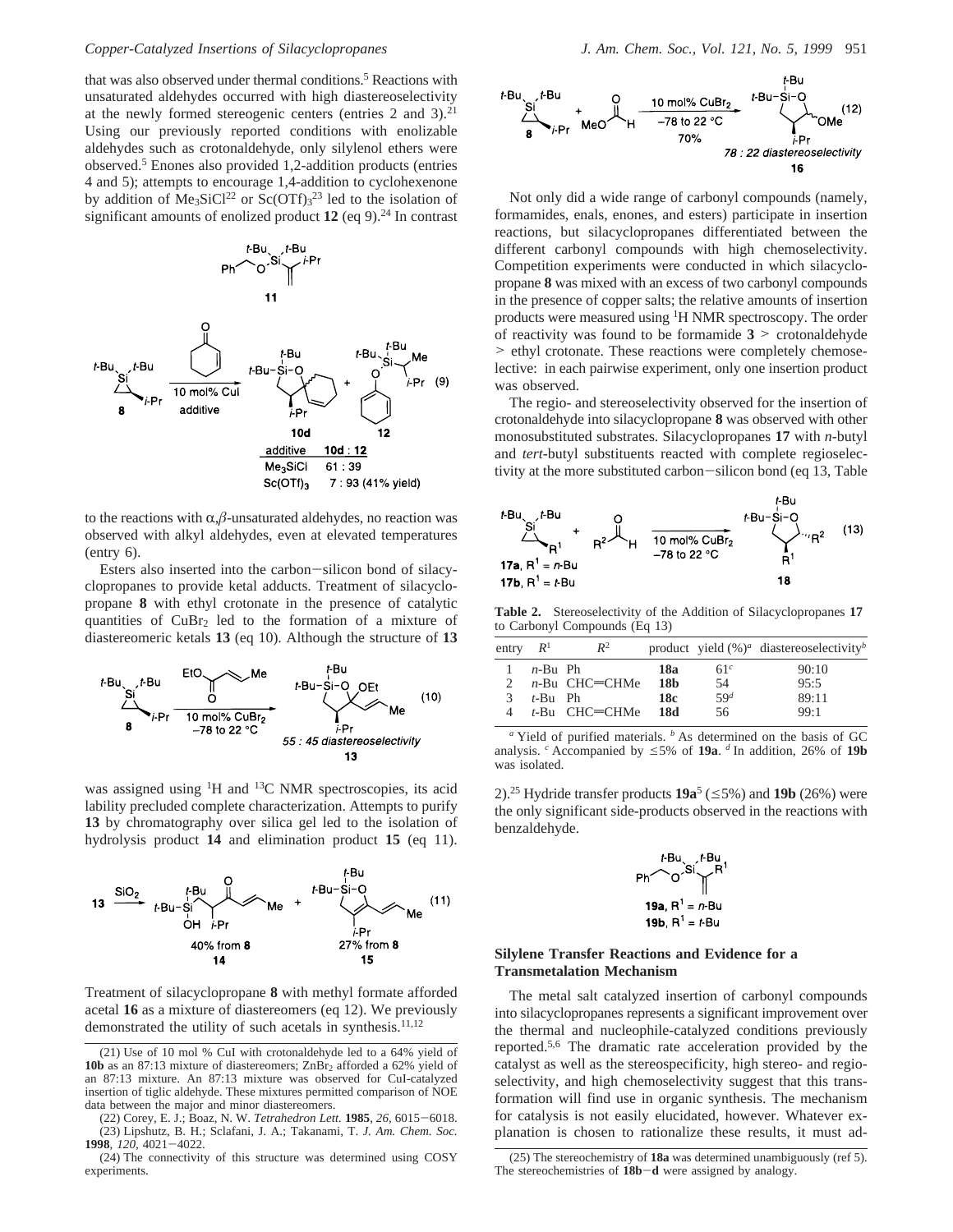dress the relative reactivity of carbonyl compounds (formamide > enal > enoate) and the lack of reactivity of saturated aldehydes.

An initial analysis of the metal salt catalyzed insertion might suggest that the salt acts as a Lewis acid to activate the carbonyl compound toward nucleophilic attack by the silacyclopropane. A six-membered transition state such as **20** could be considered in which the metal complex brings both nucleophile and electrophile together, reminiscent of catalyzed nucleophilic additions to carbonyl groups.26 If this were the case, carbonyl



compounds, which are relatively hard Lewis bases, would be expected to interact most favorably with hard Lewis acids. Contrary to this expectation, the softer Lewis acids CuI and  $ZnBr<sub>2</sub>$  proved to be superior catalysts.<sup>27</sup> Furthermore, this mechanism does not explain why crotonaldehyde reacted rapidly, whereas its saturated analogue, butanal, resisted insertion even at elevated temperatures.

To resolve these issues and to determine the role of the metal salt, we monitored control experiments using NMR spectroscopy. The <sup>1</sup>H and <sup>13</sup>C NMR spectra  $(CD_2Cl_2)$  of formamide **3** were not affected by the presence of CuI, indicating that the amide and metal salt do not interact.<sup>28</sup> Separate control experiments, however, demonstrated an interaction between silacyclopropanes and CuI. Using C6D6 as solvent, *cis*-**1** liberated *cis*-2-butene stereospecifically in the presence of CuI (eq 14),



and *trans*-**1** generated *trans*-2-butene.29 Butene was liberated more rapidly from *cis*-**1** than *trans*-**1**, <sup>30</sup> and monosubstituted silacyclopropane **8** liberated alkene only upon heating. Presumably, the silicon atom was produced as a silylene or silylenoid species (vide infra). These results clearly suggest a direct reaction between the copper salt and the silacyclopropane that cannot be accounted for by a mechanism involving CuI strictly as a Lewis acid.

The extrusion of a silylene species from silacyclopropane *cis*-**1** by copper salts was confirmed in preparative experiments with substrates other than formamide **3**. Treatment of *cis*-**1** with PhCHO and 10 mol % of CuI (or CuI·2LiI) at 22 °C provided dioxasilolane  $21^{31}$  as predominately one stereoisomer (eq 15).<sup>32</sup>



The stereochemistry of **21** was assigned by desilylation to afford *trans*-hydrobenzoin (**22**) as a 93:7 mixture of diastereomers as determined on the basis of <sup>1</sup>H NMR spectroscopic analysis.<sup>33</sup> Product **21** results from trapping of in situ-derived silylene by reductive dimerization of benzaldehyde.<sup>34</sup> Enones also trapped the liberated silylene (eq 16). The *â*-silylcyclohexanone **23**



presumably arises from silylene trapping followed by hydrolysis. The observation of silylene-derived products **21** and **23** is not easily rationalized by consideration of Lewis acid-base adducts between the metal salt and the carbonyl compound. These experiments have implications beyond the mechanism for insertion: they suggest that copper-mediated silylene transfer may be conducted under mild conditions. To date, silylene transfer has required either temperatures above 22 °C or photolytic conditions,<sup>3,35</sup> although metal-mediated processes have been reported.<sup>17,30,36-38</sup>

Deuterium incorporation experiments were conducted to intercept any intermediates resulting from a reaction between the silacyclopropane and the metal salt. Treatment of silacyclopropane *cis*-**1** with MeOD and 10 mol % of CuI provided the volatile deuterated silane **24** as a single stereoisomer (eq 17). The reaction of *trans*-**1** under similar conditions led to a



single stereoisomer that was distinct from **24**. <sup>39</sup> The stereochem-

(35) Seyferth, D.; Annarelli, D. C.; Duncan, D. P. *Organometallics* **1982**, *<sup>1</sup>*, 1288-1294.

<sup>(26)</sup> For a review that includes the use of metal complexes to catalyze carbonyl additions, see: Evans, D. A. *Science* **<sup>1988</sup>**, *<sup>240</sup>*, 420-426.

<sup>(27)</sup> Maitlis observed that weak Lewis acids catalyzed rearrangement reactions of cyclopropane-containing strained ring compounds: Kaiser, K. L.; Childs, R. F.; Maitlis, P. M. *J. Am. Chem. Soc.* **<sup>1971</sup>**, *<sup>93</sup>*, 1270-1272.

<sup>(28)</sup> Copper(II) salts lower the barrier to inversion of amides by preferential coordination to the amide nitrogen: Cox, C.; Ferraris, D.; Murthy, N. N. *J. Am. Chem. Soc.* **<sup>1996</sup>**, *<sup>118</sup>*, 5332-5333.

<sup>(29)</sup> Butene was also observed using  $CD_2Cl_2$  as solvent. The stereochemistry of the butene could not be unambiguously determined, however, because the 1H NMR signals of *cis*- and *trans*-2-butene are not well resolved in this solvent.

<sup>(30)</sup> Palmer, W. S.; Woerpel, K. A. *Organometallics* **<sup>1997</sup>**, *<sup>16</sup>*, 4824- 4827.

<sup>(31)</sup> This compound was identified on the basis of its spectral properties. The rapid hydrolysis of this dioxasilolane was reported by Corey: Corey, E. J.; Hopkins, P. B. *Tetrahedron Lett.* **<sup>1982</sup>**, *<sup>23</sup>*, 4871-4874.

<sup>(32)</sup> When this transformation was performed starting at  $-78$  °C and the reaction solution was warmed to 22 °C, dioxasilolane **21** was accompanied by 13% of *cis*-**6** as a 63:37 ratio of diastereomers.<br>(33) Clerici, A.; Porta, O. J. Org. Chem. **1985**, 50, 76–81.

<sup>(33)</sup> Clerici, A.; Porta, O. *J. Org. Chem.* **<sup>1985</sup>**, *<sup>50</sup>*, 76-81. (34) Stable silylenes have been observed to effect dimerization of aldehydes to form dioxasilolane products: Jutzi, P.; Eikenberg, D.; Bunte, E.-A.; Möhrke, A.; Neumann, B.; Stammler, H.-G. Organometallics 1996, *<sup>15</sup>*, 1930-1934.

<sup>(36)</sup> Yamamoto, K.; Okinoshima, H.; Kumada, M. *J. Organomet. Chem.* **<sup>1971</sup>**, *<sup>27</sup>*, C31-C32.

<sup>(37)</sup> Okinoshima, H.; Yamamoto, K.; Kumada, M. *J. Am. Chem. Soc.* **<sup>1972</sup>**, *<sup>94</sup>*, 9263-9264. (38) Tamao, K.; Sun, G.-R.; Kawachi, A. *J. Am. Chem. Soc.* **1995**, *117*,

<sup>8043</sup>-8044.

<sup>(39)</sup> No deuteriomethanolysis was observed at 22 °C in the absence of copper salts.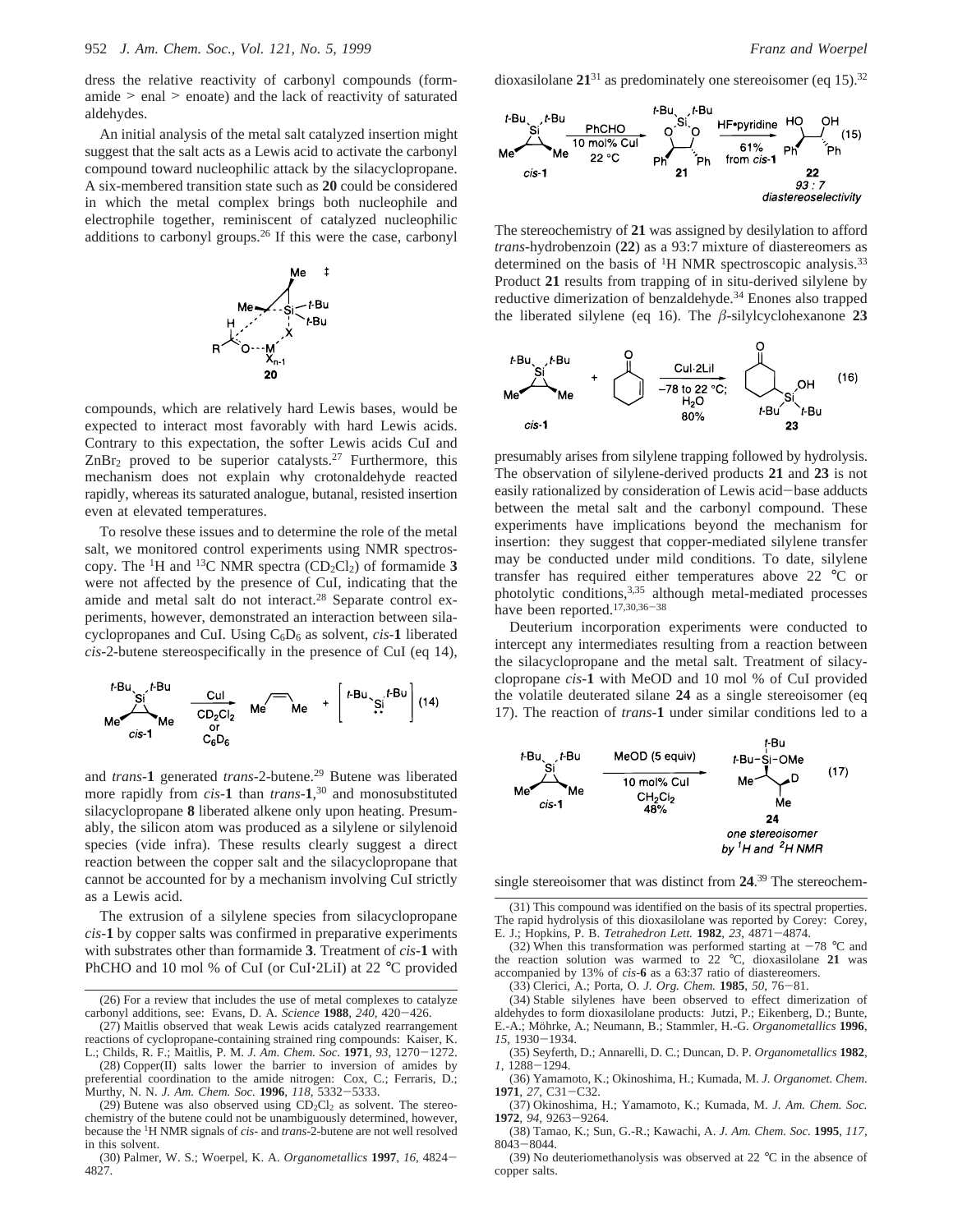istries of the methanolysis products were assigned tentatively by analogy to transformations of silacyclopropanes that proceed with retention of configuration (eqs 3, 4, and 14). We observed similar stereospecific methanolysis using fluoride catalysis,<sup>5</sup> where silane **24** was also formed exclusively from *cis*-**1**.

Consideration of the insertion, silylene transfer, and methanolysis experiments together suggests a mechanism involving transmetalation of the silacyclopropane to form an organometallic reagent (eq 18). Retention of configuration at the migrating



carbon atom of the silacyclopropane is consistent with transmetalations of alkyl groups from main group organometallic compounds to metals.<sup>40</sup> Aryl, alkenyl, and alkynyl carbonsilicon bonds have been demonstrated to undergo transmetalation to form carbon-copper bonds.<sup>41-44</sup> In addition, transmetalation of silacyclobutenes with copper salts was recently postulated.45 Cyclopropanes are known to experience ring-opening reactions similar to those in eq 18 with mercury(II),<sup>46</sup> zinc(II),<sup>47</sup> and electrophilic platinum(II)<sup>48</sup> salts.<sup>49</sup> Reaction of the organometallic intermediate **25** with carbonyl compounds would lead to the observed insertion products (for example, eq 3).

The transmetalation mechanism is also compatible with the regioselectivity observed for unsymmetrical silacyclopropanes. Transmetalation at the more substituted carbon atom of **8** via the four-centered transition state<sup>40,50</sup>  $26$  (eq 19) would generate



organocopper intermediate **27**. The alternative transition structure **28** would suffer from an unfavorable steric interaction between the *tert*-butyl groups and the isopropyl group.

- (43) Ito, H.; Arimoto, K.; Sensui, H.; Hosomi, A. *Tetrahedron Lett.* **1997**, *<sup>38</sup>*, 3977-3980.
- (44) Kang, S.-K.; Kim, T.-H.; Pyun, S.-J. *J. Chem. Soc., Perkin Trans. <sup>1</sup>* **<sup>1997</sup>**, 797-798.
- (45) Xi, Z.; Fischer, R.; Hara, R.; Sun, W.-H.; Obora, Y.; Suzuki, N.; Nakajima, K.; Takahashi, T. *J. Am. Chem. Soc.* **<sup>1997</sup>**, *<sup>119</sup>*, 12842-12848. (46) Lambert, J. B.; Chelius, E. C.; Bible, R. H., Jr.; Hajdu, E. *J. Am.*
- *Chem. Soc.* **<sup>1991</sup>**, *<sup>113</sup>*, 1331-1334. (47) Sugimura, T.; Futagawa, T.; Mori, A.; Ryu, I.; Sonoda, N.; Tai, A.
- *J. Org. Chem.* **<sup>1996</sup>**, *<sup>61</sup>*, 6100-6103. (48) Ikura, K.; Ryu, I.; Ogawa, A.; Sonoda, N.; Harada, S.; Kasai, N.
- *Organometallics* **<sup>1991</sup>**, *<sup>10</sup>*, 528-529. (49) For additional examples, see: Ryu, I.; Matsumoto, K.; Kameyama,
- Y.; Ando, M.; Kusumoto, N.; Ogawa, A.; Kambe, N.; Murai, S.; Sonoda,
- N. *J. Am. Chem. Soc.* **<sup>1993</sup>**, *<sup>115</sup>*, 12330-12339 and references therein. (50) For a recent discussion of transmetalation from tin to palladium,
- see: Casado, A. L.; Espinet, P. *J. Am. Chem. Soc.* **<sup>1998</sup>**, *<sup>120</sup>*, 8978-8985.



The transmetalation mechanism explains the lack of reactivity of saturated aldehydes and the higher reactivity of enals versus enoates. Silyl halides, which would be produced in situ under the copper-catalyzed conditions, are known to accelerate the conjugate addition of organocuprates to  $\alpha$ , $\beta$ -unsaturated carbonyl compounds.<sup>22,51-53</sup> Chlorosilane-promoted conjugate addition reactions have also been reported for isoelectronic nickel(0) complexes.54,55 The silyl halide generated upon transmetalation of silacyclopropane **8** with a copper salt could play a similar role. Coordination of the enal to transmetalation product **27** followed by oxidative addition would form the oxy*π*-allyl complex **30** (Scheme 1). Oxidative addition would occur faster for an enal than for an enoate, and would not be possible for a saturated aldehyde. Silylation of the oxy-*π*-allyl unit by the silyl halide would generate the six-membered ring *σ*-copper- (III) adduct **31**. Reductive elimination from this intermediate would provide the 1,2-addition product **10b**. Conversely, a net 1,4-addition to the  $\alpha$ , $\beta$ -unsaturated carbonyl compound would require formation of an eight-membered ring intermediate, which should be disfavored.

**Scheme 1**



The anomalous reactivity of formamides using copper catalysts can also be accounted for by in situ formation of a silyl halide upon transmetalation. In the presence of silyl chlorides, organometallic reagents such as organozinc species react with formamides to form silylated *N*,*O*-acetals.56 Transmetalation of a silacyclopropane would generate both the organometallic species and the silyl halide required for this reaction. The silyl halide moiety of 27 would activate the amide toward nucleophilic attack by formation of an intermediate such as **32** (eq 20). Carbon-carbon bond formation at the activated carbonyl

- (52) Lipshutz, B. H.; Dimock, S. H.; James, B. *J. Am. Chem. Soc.* **1993**, *<sup>115</sup>*, 9283-9284.
- (53) Bertz, S. H.; Miao, G.; Rossiter, B. E.; Snyder, J. P. *J. Am. Chem. Soc.* **<sup>1995</sup>**, *<sup>117</sup>*, 11023-11024.
- (54) Grisso, B. A.; Johnson, J. R.; Mackenzie, P. B. *J. Am. Chem. Soc.* **<sup>1992</sup>**, *<sup>114</sup>*, 5160-5165.
- (55) Other oxaphilic reagents, such as organozinc reagents, promote similar reactions: Montgomery, J.; Oblinger, E.; Savchenko, A. V. *J. Am. Chem. Soc.* **<sup>1997</sup>**, *<sup>119</sup>*, 4911-4920.
- (56) Lang, R. W. *Hel*V*. Chem. Acta* **<sup>1988</sup>**, *<sup>71</sup>*, 369-373.

<sup>(40)</sup> For some examples of the stereochemistry of transmetalation reactions, see: (a) Silicon to palladium: Hatanaka, Y.; Hiyama, T. *J. Am. Chem. Soc.* **1990**, *112*, 7793–7794. (b) Tin to copper: Falck, J. R.; Bhatt, *Chem. Soc.* **<sup>1990</sup>**, *<sup>112</sup>*, 7793-7794. (b) Tin to copper: Falck, J. R.; Bhatt, R. K.; Ye, J. *J. Am. Chem. Soc.* **<sup>1995</sup>**, *<sup>117</sup>*, 5973-5982. (c) Boron to palladium: Ridgway, B. H.; Woerpel, K. A. *J. Org. Chem.* **<sup>1998</sup>**, *<sup>63</sup>*, 458- 460. Matos, K.; Soderquist, J. A. *J. Org. Chem.* **<sup>1998</sup>**, *<sup>63</sup>*, 461-470.

<sup>(41)</sup> Ikegashira, K.; Nishihara, Y.; Hirabayashi, K.; Mori, A.; Hiyama, T. *Chem. Commun.* **<sup>1997</sup>**, 1039-1040.

<sup>(42)</sup> Ito, H.; Sensui, H.; Miura, K.; Hosomi, A. *Chem. Lett.* **<sup>1997</sup>**, 639- 640.

<sup>(51)</sup> Horiguchi, Y.; Komatsu, M.; Kuwajima, I. *Tetrahedron Lett.* **1989**, *<sup>30</sup>*, 7087-7090.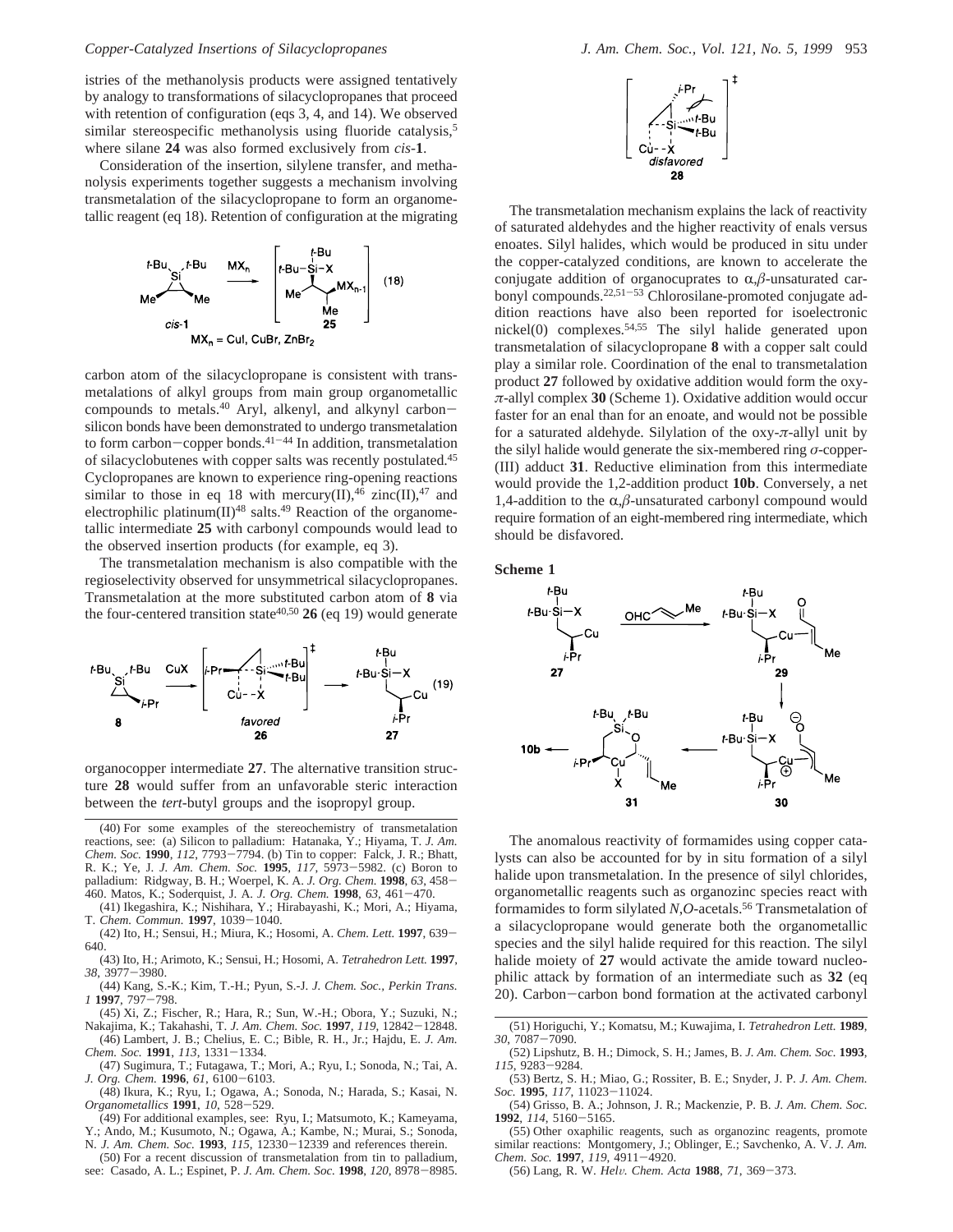

group would provide silylated *N*,*O*-acetal **9**. Whereas silylation of a nucleophilic amide carbonyl is precedented,56,57 silylation of the less nucleophilic carbonyl group of an  $\alpha$ , $\beta$ -unsaturated aldehyde ester is unlikely.58 As a result, the formamide displays heightened reactivity relative to an  $\alpha$ , $\beta$ -unsaturated aldehyde or ester.

In the absence of a highly reactive substrate such as formamide **3**, the  $\beta$ -silyl organometallic reagent **33** derived from *cis*-1 would undergo a  $\beta$ -silyl elimination reaction (eq 21).<sup>59-61</sup>



This operation would liberate butene stereospecifically to generate a metal-bound silylene species. The precise structure of this intermediate can only be surmised, but we postulate that it is silylenoid **34**. This structure is similar to the lithium silylenoid species invoked for silylene transfer<sup>3</sup> or the zinc reagents postulated for carbene transfer.<sup>62,63</sup> Alternatively, a copper(III) silylene structure **35** could describe the copper

$$
t-Bu \underbrace{S_1^{i}}_{\substack{C_u-X \\ S_u \\ 35}}
$$

species. This species might react as a metal-bound silylenoid or it might liberate free *t*-Bu2Si.64 The silylene or silylenoid intermediate can be trapped, as demonstrated by reactions with benzaldehyde (eq 15) or cyclohexenone (eq 16).

### **Conclusions**

We have demonstrated that silacyclopropanes reacted with carbonyl compounds under mild conditions (10 mol % metal salt,  $\leq$ 22 °C) in a stereospecific and highly stereo-, regio-, and chemoselective fashion. In most cases, CuI or CuBr<sub>2</sub> were the optimal catalysts although ZnBr2 worked comparably well in a few examples. Insertion occurred with retention of configuration, and in the case of enals and formamides, with high diastereoselectivity at the newly formed stereogenic centers. For unsym-

(64) Tilley, T. D. In *The Silicon-Heteroatom Bond*; Patai, S., Rappoport, Z., Eds.; Wiley: New York, 1991; pp 245-364.

metrical substrates, insertion occurred at the more substituted carbon-silicon bond with complete regioselectivity. Competition experiments demonstrated that formamides reacted faster than enals, which reacted faster than enoates; saturated aldehydes did not undergo insertion. With a cis-disubstituted silacyclopropane, products of silylene transfer were observed. The stereochemistry, regiochemistry, and chemoselectivity of carbonyl insertion as well as the silylene transfer processes can be explained by a mechanism involving transmetalation of silicon to copper.

### **Experimental Section**

**General.** General experimental details are provided as Supporting Information. Microanalyses were performed by Atlantic Microlab, Atlanta, GA. Analytical gas-liquid chromatography (GLC) was performed on a Hewlett-Packard 5890 Level 4 chromatograph, equipped with split-mode capillary injection system and a flame ionization detector. Fused silica capillary columns  $(30 \times 0.32 \text{ mm})$  wall-coated with DB-1 (J  $&$  W Scientific) were used with helium as the carrier gas. All reactions were carried out under a stream of nitrogen in glassware that had been flame-dried. Silacyclopropanes were stored and handled in an Innovative Technologies nitrogen atmosphere drybox. Solvents were dried and distilled prior to use.

**1-Oxa-3,4-dimethyl-5-(1-***N***-benzyl-***N***-methylamino)-2,2-di-***tert***-butyl-silacyclopentane (4).** To a cooled  $(-78 \degree C)$  solution of silacyclopropane *cis*-1 ( $\geq$ 95:5 cis/trans, as determined on the basis of <sup>1</sup>H NMR spectroscopy) (0.200 g, 1.01 mmol), in 8 mL of  $CH<sub>2</sub>Cl<sub>2</sub>$  were added CuI (0.019 g, 0.10 mmol) and *N*-benzyl-*N*-methyl formamide **3** (0.452 g, 3.03 mmol). The mixture was allowed to warm to 22 °C and stirred for 3 h, and then 10 mL of  $Et_3N/MeOH$  (2:1) was added. The mixture was concentrated in vacuo. The resultant yellow oil was extracted with  $3 \times 5$  mL of hexanes/Et<sub>3</sub>N (95:5), and the combined layers were washed with 3  $\times$  10 mL of sodium potassium tartrate (saturated aqueous), 2  $\times$ 10 mL of H2O, dried (Na2SO4), and concentrated in vacuo to afford product **<sup>4</sup>** (0.25 g, 72%) as a colorless oil consisting of a >93:7 (**4**:**5**) mixture of diastereomers as determined by analysis of <sup>1</sup>H NMR spectral data. <sup>1</sup>H NMR (500 MHz, CDCl<sub>3</sub>): δ 7.31 (m, 5H), 4.25 (d,  $J = 9.9$ , 1H), 3.86 (d,  $J = 13.9$ , 1H), 3.71 (d,  $J = 13.9$ , 1H), 2.28 (s, 3H), 2.18 (m, 1H), 1.41 (m, 1H), 1.07 (s, 9H), 1.05 (d,  $J = 6.8$ , 3H), 1.03 (s, 9H), 0.95 (d, *J* = 6.8, 3H). <sup>13</sup>C NMR (125 MHz, CDCl<sub>3</sub>): δ 140.5, 128.7, 128.0, 126.5, 97.5, 57.9, 37.8, 34.9, 28.6, 28.1, 22.0, 20.7, 18.9, 12.5, 11.2. IR (thin film): 3064, 2957, 1472, 1363, 1069, 912 cm<sup>-1</sup>. High-resolution mass spectrometry (HRMS) (chemical ionization (CI)/ isobutane): *m/z* calcd for C<sub>21</sub>H<sub>37</sub>NOSi (M<sup>+</sup>), 347.2664; found, 347.2648.

**1-Oxa-3,4-dimethyl-5-(1-***N***-benzyl-***N***-methylamino)-2,2-di-***tert***-butyl-silacyclopentane (5).** The procedure used for the synthesis of **4** was employed using silacyclopropane *trans*-**1** (0.202 g, 1.02 mmol), CuI (0.020 g, 0.10 mmol), and *N*-benzyl-*N*-methyl formamide **3** (0.492 g, 3.30 mmol). After extraction, product **5** was isolated as a colorless oil along with small amounts of formamide **3** (a 74% yield could be estimated from <sup>1</sup>H NMR spectroscopy). <sup>1</sup>H NMR (500 MHz, CDCl<sub>3</sub>): *δ* 7.27 (m, 5H), 4.07 (d, *J* = 9.6, 1H), 3.87 (d, *J* = 13.8, 1H), 3.71 (d,  $J = 13.8$ , 1H), 2.29 (s, 3H), 1.76 (m, 1H), 1.20 (d,  $J = 7.5$ , 3H), 1.08 (s, 9H), 1.00 (s, 9H), 0.99 (3H), 0.93 (m, 1H). 13C NMR (125 MHz, CDCl3): *δ* 140.4, 128.6, 128.1, 126.6, 99.4, 58.1, 42.5, 35.4, 28.1, 28.0, 24.4, 21.5, 21.2, 15.7, 13.1. IR (thin film): 3064, 1471, 1364, 1069, 912 cm<sup>-1</sup>. HRMS (CI/isobutane):  $m/z$  calcd for C<sub>21</sub>H<sub>37</sub>NOSi (M<sup>+</sup>), 347.2664; found, 347.2647.

**4-Isopropyl-5-(***N***-benzyl-***N***-methylamino)-2-di-***tert***-butyl-1-oxa-2 silacyclopentane (9).** The procedure used for the synthesis of **4** was employed using silacyclopropane **8**<sup>17</sup> (0.150 g, 0.706 mmol), CuI (0.015 g, 0.079 mmol), and *N*-benzyl-*N*-methyl formamide **3** (0.334 g, 2.24 mmol). After extraction, product **9** was isolated as a colorless oil (0.176 g, 69%). Only one diastereomer of product was obtained on the basis of GC-MS analysis. 1H NMR (500 MHz, CDCl3): *<sup>δ</sup>* 7.32 (m, 5H), 4.31 (d,  $J = 10.0, 1$  H), 3.85 (d,  $J = 13.7, 1$ H), 3.72 (d,  $J = 13.7, 1$ H), 2.13 (s, 3H), 1.96 (m, 2H), 1.03 (s, 9H), 0.98 (s, 9H), 0.93 (d,  $J = 6.9$ , 3H), 0.71 (d,  $J = 6.7$ , 3H), 0.67 (dd,  $J = 14.7, 7.8, 1H$ ), 0.52 (dd,  $J =$ 14.7, 12.5, 1H). 13C NMR (125 MHz, CDCl3): *δ* 140.4, 128.8, 128.0,

<sup>(57)</sup> Trichlorosilanes, for example, interact with formamides: (a) Kobayashi, S.; Nishio, K. *J. Org. Chem.* **<sup>1994</sup>**, *<sup>59</sup>*, 6620-6628. (b) Iseki, K.; Mizuno, S.; Kuroki, Y.; Kobayashi, Y. *Tetrahedron Lett.* **<sup>1998</sup>**, *<sup>39</sup>*, 2767- 2770.

<sup>(58)</sup> Lipshutz, B. H.; Aue, D. H.; James, B. *Tetrahedron Lett.* **1996**, *37*, <sup>8471</sup>-8474.

<sup>(59)</sup> Randolph, C. L.; Wrighton, M. S. *J. Am. Chem. Soc.* **1986**, *108*, 8, <sup>3366</sup>-3374.

<sup>(60)</sup> Wakatsuki, Y.; Yamazuki, H.; Nakano, M.; Yamamoto, Y. *J. Chem. Soc., Chem. Commun.* **<sup>1991</sup>**, 703-704.

<sup>(61)</sup> Marciniec, B.; Pietrazuk, C. *J. Chem. Soc., Chem. Commun.* **1995**, <sup>2003</sup>-2004.

<sup>(62)</sup> Denmark, S. E.; Edwards, J. P.; Wilson, S. R. *J. Am. Chem. Soc.* **<sup>1992</sup>**, *<sup>114</sup>*, 2592-2602.

<sup>(63)</sup> Charette, A. B.; Marcoux, J.-F.; Bélanger-Gariépy, F. *J. Am. Chem. Soc.* **<sup>1996</sup>**, *<sup>118</sup>*, 6792-6793.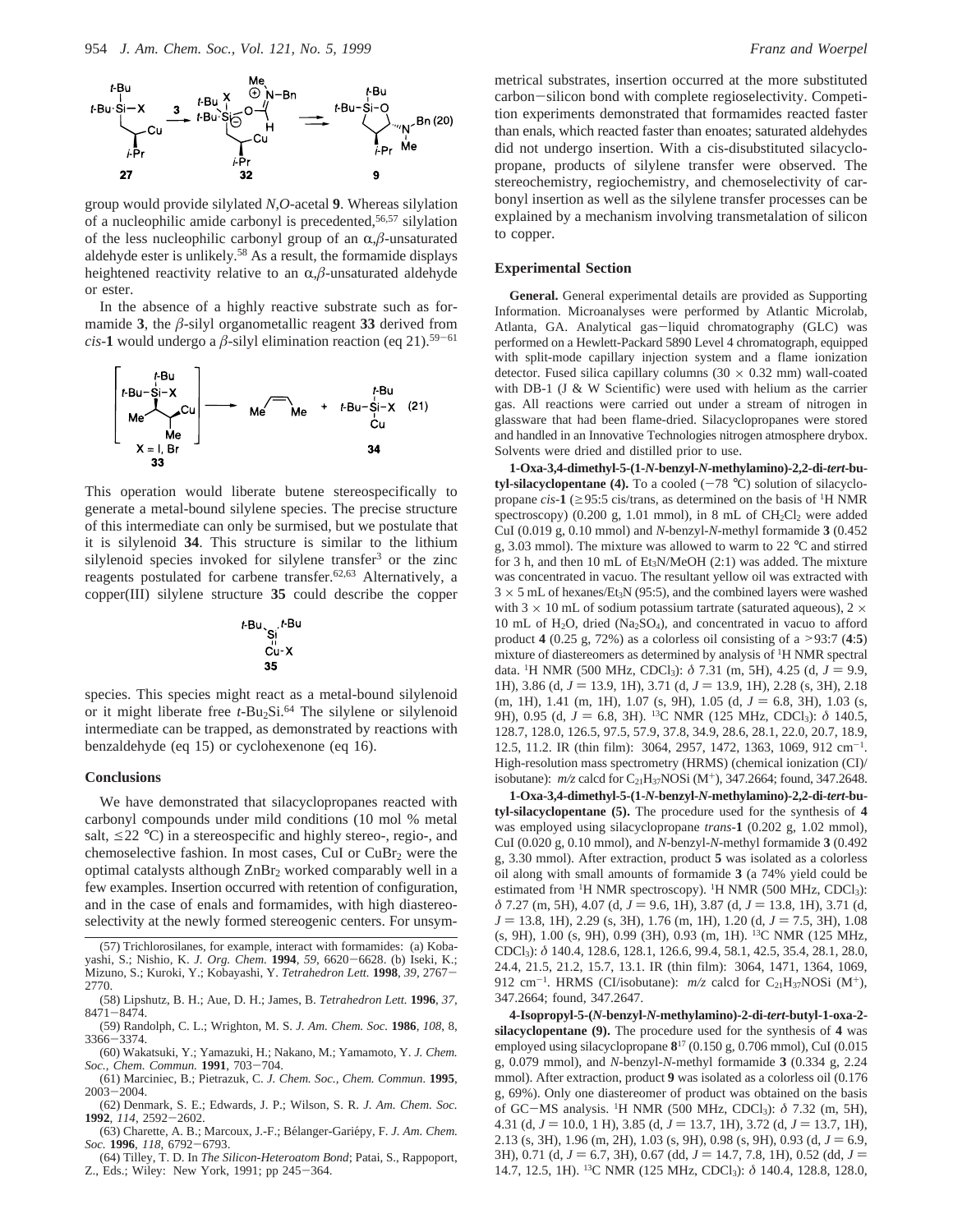126.6, 96.2, 58.4, 45.4, 34.9, 27.9, 27.7, 27.6, 22.2, 20.9, 20.3, 16.1, 4.5. IR (thin film): 2958, 2857, 1471, 1365, 1011 cm<sup>-1</sup>. HRMS (GC-<br>MS electron ionization (ED):  $m/z$  calcd for  $CaH_2NOSi$  (M<sup>+</sup>) MS, electron ionization (EI)):  $m/z$  calcd for C<sub>22</sub>H<sub>39</sub>NOSi (M<sup>+</sup>), 361.2801; found, 361.2803.

**4-Isopropyl-5-phenyl-2-di-***tert***-butyl-1-oxa-2-silacyclopentane (10a). Representative Procedure for Copper-Catalyzed Insertion.** To a cooled  $(-78 \degree C)$  solution of silacyclopropane **8** (0.200 g, 0.937 mmol) in 8 mL of  $CH_2Cl_2$  were added  $CuBr_2$  (0.023 g, 0.102 mmol) and benzaldehyde (0.300 mL, 2.82 mmol). The mixture was allowed to warm to 22 °C and was stirred for 12 h, and then 5 mL of MeOH was added. The mixture was treated with 10 mL of sodium potassium tartrate (saturated aqueous), and the aqueous layer was extracted with  $3 \times 10$ mL of CH2Cl2. The combined organic layers were washed with 10 mL of brine, dried (Na2SO4), and concentrated in vacuo. After extraction, GC analysis of the unpurified product showed a pair of diastereomers in a ratio of 91:9 as well as product **11**. Purification by flash chromatography  $(0:100-10:90 \text{ CH}_2\text{Cl}_2/\text{hexanes})$  yielded 11  $(0.020 \text{ g})$ , 7%) and a mixture of diastereomers **10a** as colorless oil. The mixture of diastereomers solidified over several days (0.246 g, 82%). Combustion analysis and IR data were obtained for **10a** as a mixture of diastereomers. IR (thin film): 3030, 1471, 1386, 1068, 1019 cm<sup>-1</sup>. Anal. Calcd for C<sub>20</sub>H<sub>34</sub>OSi: C, 73.95; H, 11.76. Found: C, 73.89; H, 11.72. The resonances for each diastereomer were identifiable in the spectra.

**10a.** <sup>1</sup>H NMR (500 MHz, CDCl<sub>3</sub>):  $\delta$  7.29 (m, 5H), 4.52 (d,  $J =$ <br>7 1 H) 1 84 (m, 1H) 1 58 (m, 1H) 1 14 (s, 9H) 1 07 (s, 9H) 0 89 10.7, 1 H), 1.84 (m, 1H), 1.58 (m, 1H), 1.14 (s, 9H), 1.07 (s, 9H), 0.89  $(d, J = 6.7, 3H), 0.81$   $(d, J = 6.8, 3H), 0.78$  (m, 2H). <sup>13</sup>C NMR (125) MHz, CDCl3): *δ* 143.7, 128.2, 127.4, 126.6, 83.3, 53.3, 27.8, 27.7, 26.5, 22.5, 21.1, 20.3, 15.5, 5.3. HRMS (GC-MS, EI): *m/z* calcd for  $C_{20}H_{33}OSi$  (M - H)<sup>+</sup>, 317.2301; found, 317.2302.

**Minor cis Isomer of 10a.** <sup>1</sup>H NMR (500 MHz, CDCl<sub>3</sub>, distinctive peaks):  $\delta$  7.29 (m, 5H), 5.18 (d, *J* = 8.3, 1H), 2.29 (m, 1H), 1.53 (m, 1H), 1.09 (s, 9H), 1.00 (s, 9H). 13C NMR (125 MHz, CDCl3): *δ* 141.6, 129.3, 127.6, 127.2, 83.5, 51.2, 31.4, 28.7, 28.4, 22.3, 21.7, 21.2, 20.0, 11.2. HRMS (GC-MS, EI):  $m/z$  calcd for C<sub>20</sub>H<sub>33</sub>OSi (M - H)<sup>+</sup>, 317.2301; found, 317.2299.

**1-(Benzyloxy)-1-[2-(3-methyl-1-butenyl)]di-***tert***-butylsilane (11).** <sup>1</sup>H NMR (500 MHz, CDCl<sub>3</sub>):  $\delta$  7.35 (m, 4H), 7.25 (m, 1H), 5.82 (dd,  $J = 1.7, 0.9, 1H$ , 5.49 (d,  $J = 2.0, 1H$ ), 5.02 (s, 1H), 2.59 (m, 1H), 1.09 (s, 18H), 1.06 (d, *J* = 6.8, 6H). <sup>13</sup>C NMR (125 MHz, CDCl<sub>3</sub>): *δ* 155.2, 141.6, 128.2, 126.7, 125.6, 124.4, 66.2, 31.3, 28.7, 23.5, 21.4. HRMS (EI):  $m/z$  calcd for C<sub>20</sub>H<sub>34</sub>OSi (M - C<sub>4</sub>H<sub>9</sub>)<sup>+</sup>, 261.1675; found, 261.1670.

**4-Isopropyl-5-(1-propenyl)-2-di-***tert***-butyl-1-oxa-2-silacyclopentane (10b).** The representative procedure for copper-catalyzed insertion was followed using silacyclopropane 8 (0.070 g, 0.35 mmol), CuBr<sub>2</sub> (0.008 g, 0.035 mmol), and crotonaldehyde (0.100 mL, 1.21 mmol). After extraction, GC analysis of the unpurified product showed a pair of diastereomers (**10b**) in a ratio of 98:2. The resulting oil was purified by flash chromatography  $(5:95-15:85 \text{ CH}_2\text{Cl}_2/\text{hexanes})$  to yield the major diastereomer and an enriched sample of the minor diastereomer  $(0.074 \text{ g}, 74\%$  combined).<sup>21</sup> Combustion analysis and IR data were obtained for the mixture of diastereomers. IR (thin film): 2958, 1471, 1365, 1068, 1000. Anal. Calcd for C17H34OSi: C, 72.27; H, 12.13. Found: C, 72.00; H, 12.11.

**10b.** <sup>1</sup>H NMR (500 MHz, CDCl<sub>3</sub>):  $\delta$  5.66 (m, 1H), 5.40 (dd,  $J =$ 15.2, 7.8, 1H), 3.93 (dd,  $J = 10.2$ , 8.0, 1H), 1.75 (m, 1H), 1.71 (d, *J*  $= 6.5, 3H$ ), 1.61 (m, 1H), 1.02 (s, 18H), 0.91 (d,  $J = 6.9, 3H$ ), 0.79 (d, *J* = 6.8, 3H), 0.69 (dd, *J* = 14.7, 7.9, 1H), 0.61 (dd, *J* = 14.6, 12.5, 1H). 13C NMR (125 MHz, CDCl3): *δ* 133.8, 127.7, 82.6, 50.4, 27.8, 27.6, 27.3, 22.6, 20.8, 19.9, 17.8, 15.8, 5.0. HRMS (GC-MS, EI): *m/z* calcd for C<sub>17</sub>H<sub>34</sub>OSi (M<sup>+</sup>), 282.2379; found, 282.2376.

**Minor cis Isomer of 10b.** <sup>1</sup>H NMR (500 MHz, CDCl<sub>3</sub>): *δ* 5.68 (m, 1H), 5.46 (m, 1H), 4.53 (dd,  $J = 9.9, 7.2, 1H$ ), 1.83 (m, 1H), 1.69 (dd, *J* = 6.5, 1.6, 3H), 1.60 (m, 1H), 1.32 (m, 1H), 1.04 (s, 9H), 1.02 (s, 9H), 0.95 (d,  $J = 6.7$ , 3H), 0.83 (d,  $J = 6.4$ , 3H), 0.47 (t,  $J = 14.1$ , 1H). 13C NMR (125 MHz, CDCl3): *δ* 130.0, 128.7, 82.3, 49.6, 31.0, 29.7, 28.6, 28.1, 22.4, 21.1, 19.6, 17.8, 10.0. HRMS (GC-MS, EI): *m/z* calcd for C<sub>17</sub>H<sub>34</sub>OSi (M<sup>+</sup>), 282.2379; found, 282.2381.

**4-Isopropyl-5-(1-methyl-1-propene)-2-di-***tert***-butyl-1-oxa-2-silacyclopentane (10c).** The representative procedure for copper-catalyzed insertion was followed using silacyclopropane **8** (0.118 g, 0.555 mmol), CuBr2 (0.009 g, 0.040 mmol), and 2-methyl-2-butenal (0.180 mL, 2.14 mmol). After extraction, GC analysis of the unpurified product showed a pair of diastereomers (**10c**) in a ratio of 99:1. The resulting oil was purified by flash chromatography  $(5:95-12:88 \text{ CH}_2\text{Cl}_2/\text{hexanes})$  to yield the product as a clear oil (0.123 g, 75%) as an inseparable mixture of diastereomers. The resonances for each isomer were identifiable in the spectra.<sup>21</sup> Combustion analysis and IR data were obtained for the mixture of diastereomers. IR (thin film): 2960, 1472, 1365, 1068, 982 cm-<sup>1</sup> . Anal. Calcd for C18H36OSi: C, 72.90; H, 12.24. Found: C, 72.82; H, 12.26.

**10c.** <sup>1</sup>H NMR (500 MHz, CDCl<sub>3</sub>):  $\delta$  5.49 (m, 1H), 3.95 (d, *J* = 10.8, 1H), 1.83 (m, 1H), 1.66 (d,  $J = 6.2$ , 3H + m, 1H) 1.65 (s, 3H), 1.08 (s, 9H), 1.06 (s, 9H), 0.93 (d,  $J = 6.9$ , 3H), 0.81 (d,  $J = 6.7$ , 3H), 0.73 (dd,  $J = 14.6, 7.4, 1H$ ), 0.65 (dd,  $J = 14.6, 12.5, 1H$ ). <sup>13</sup>C NMR (125 MHz, CDCl3): *δ* 136.1, 123.4, 87.6, 46.6, 27.8, 27.7, 27.2, 22.4, 21.0, 20.1, 15.5, 13.3, 10.1, 4.9. HRMS (GC-MS, EI): *m/z* calcd for  $C_{18}H_{36}OSi$  (M<sup>+</sup>), 296.2535; found, 296.2544.

Minor cis Isomer of 10c. <sup>1</sup>H NMR (500 MHz, CDCl<sub>3</sub>, not all signals were sufficiently resolved):  $\delta$  5.53 (m, 1H), 4.60 (d,  $J = 8.4$ , 1H), 1.67 (s, 3H), 1.61 (d,  $J = 6.7$ , 3H), 1.51 (m, 1H), 1.09 (s, 9H), 1.07 (s, 9H), 0.97 (d, *J* = 6.6, 3H), 0.88 (d, *J* = 6.3, 3H). <sup>13</sup>C NMR (125 MHz, CDCl3): *δ* 136.1, 124.0, 86.9, 49.4, 30.7, 28.9, 28.4, 22.8, 22.7, 21.4, 20.2, 14.9, 13.1, 11.4. HRMS (GC-MS, EI):  $m/z$  calcd for C<sub>18</sub>H<sub>36</sub>OSi (M+), 296.2535; found, 296.2535.

**Oxasilacyclopentane 10d.** The representative procedure for coppercatalyzed insertion was followed using silacyclopropane **8** (0.228 g, 1.07 mmol), CuI (0.019 g, 0.10 mmol), and 2-cyclohexene-1-one (0.350 mL, 3.64 mmol). After extraction, GC analysis of the unpurified product showed a pair of diastereomers (**10d**) in a ratio of 65:35. The resulting oil was purified by flash chromatography  $(5:95-10:90 \text{ CH}_2\text{Cl}_2/\text{hexanes})$ to yield each diastereomer of product as a clear oil (0.197 g, 60% combined). Combustion analysis and IR data were obtained for products **10d** as a mixture of diastereomers. IR (thin film): 3036, 1473, 1384, 1082, 958 cm<sup>-1</sup>. Anal. Calcd for C<sub>19</sub>H<sub>36</sub>OSi: C, 75.40; H, 10.76. Found: C, 75.49; H, 10.79.

**10d.** <sup>1</sup>H NMR (500 MHz, CDCl<sub>3</sub>):  $\delta$  5.72 (m, 1H), 5.64 (d,  $J =$  1.1H), 2.03 (m, 1H), 1.89 (m, 2H), 1.79 (m, 1H), 1.69 (m, 1H) 10.1, 1H), 2.03 (m, 1H), 1.89 (m, 2H), 1.79 (m, 1H), 1.69 (m, 1H), 1.56 (m, 3H), 1.01 (s, 9H), 1.00 (s, 9H), 0.98 (m, 1H), 0.93 (d, *<sup>J</sup>* ) 6.3, 3H), 0.90 (d,  $J = 6.5$ , 3H), 0.61 (dd,  $J = 14.9$ , 12.7, 1H). <sup>13</sup>C NMR (125 MHz, CDCl3): *δ* 130.3, 127.9, 79.9, 54.3, 38.2, 31.0, 29.7, 28.4, 28.1, 25.2, 23.8, 22.0, 19.7, 19.7, 10.0. HRMS (CI/isobutane): *m/z* calcd for C19H36OSi (M+), 308.2535; found, 308.2528.

**Minor Isomer of 10d.** 1H NMR (500 MHz, CDCl3): *δ* 5.74 (m, 1H), 5.58 (dd,  $J = 11.0, 1.0, 1$  H), 2.11 (m, 1H), 1.93 (m, 1H), 1.86 (m, 1H), 1.70 (m, 1H), 1.64 (m, 1H), 1.60 (m, 2H), 1.52 (m, 2H), 1.03  $(s, 9H + m, 1H)$ , 1.02  $(s, 9H)$ , 0.96  $(d, J = 6.5, 3H)$ , 0.87  $(d, J = 6.5, 5H)$ 3H), 0.57 (t,  $J = 14.1$ , 1H). <sup>13</sup>C NMR (125 MHz, CDCl<sub>3</sub>):  $\delta$  136.2, 128.8, 79.7, 55.6, 31.3, 30.2, 28.7, 28.5, 25.5, 22.9, 22.7, 20.5, 19.7, 18.2, 11.1. HRMS (CI/isobutane):  $m/z$  calcd for C<sub>19</sub>H<sub>36</sub>OSi (M<sup>+</sup>), 308.2535; found, 308.2526.

**4-Isopropyl-5-methyl-5-(2-methyl-1-propenyl)-2-di-***tert***-butyl-1 oxa-2-silacyclopentane (10e).** The representative procedure for coppercatalyzed insertion was followed using silacyclopropane **8** (0.124 g, 0.584 mmol), CuBr2 (0.010 g, 0.044 mmol), and mesityl oxide (0.200 mL, 1.75 mmol). After extraction, analysis of the unpurified product by 1H NMR spectroscopy showed a pair of diastereomers (**10e**) in a ratio of 62:38. The resulting oil was purified by flash chromatography  $(95.5:0.5$  hexanes/Et<sub>3</sub>N) to yield the products as a clear oil  $(0.142 \text{ g})$ , 78% combined). Analytical data were obtained for products **10e** as a mixture of diastereomers. IR (thin film): 2931, 2857, 1474, 1370, 1105 cm-<sup>1</sup> . Anal. Calcd for C19H38OSi: C, 73.47; H, 12.33. Found: C, 73.29; H, 12.25.

**10e.** <sup>1</sup>H NMR (500 MHz, CDCl<sub>3</sub>):  $\delta$  5.34 (dd, *J* = 1.5, 1.0, 1H), 16 (d *J* = 1.5, 3H) 1.50 (m 1.86 (d,  $J = 1.5$ , 3H), 1.74 (m, 1H), 1.68 (d,  $J = 1.0$ , 3H), 1.60 (m, 1H), 1.25 (s, 3H), 1.03 (s, 9H), 0.98 (s, 9H), 0.95 (d,  $J = 6.5$ , 6H), 0.83 (m, 1H), 0.48 (m, 1H). 13C NMR (125 MHz, CDCl3): *δ* 132.8, 131.5, 83.2, 55.6, 30.8, 28.6, 28.1, 27.9, 24.4, 23.7, 21.9, 20.6, 19.7, 19.1, 8.9. HRMS (CI/isobutane):  $m/z$  calcd for C<sub>19</sub>H<sub>38</sub>OSi (M<sup>+</sup>), 310.2692; found, 310.2696.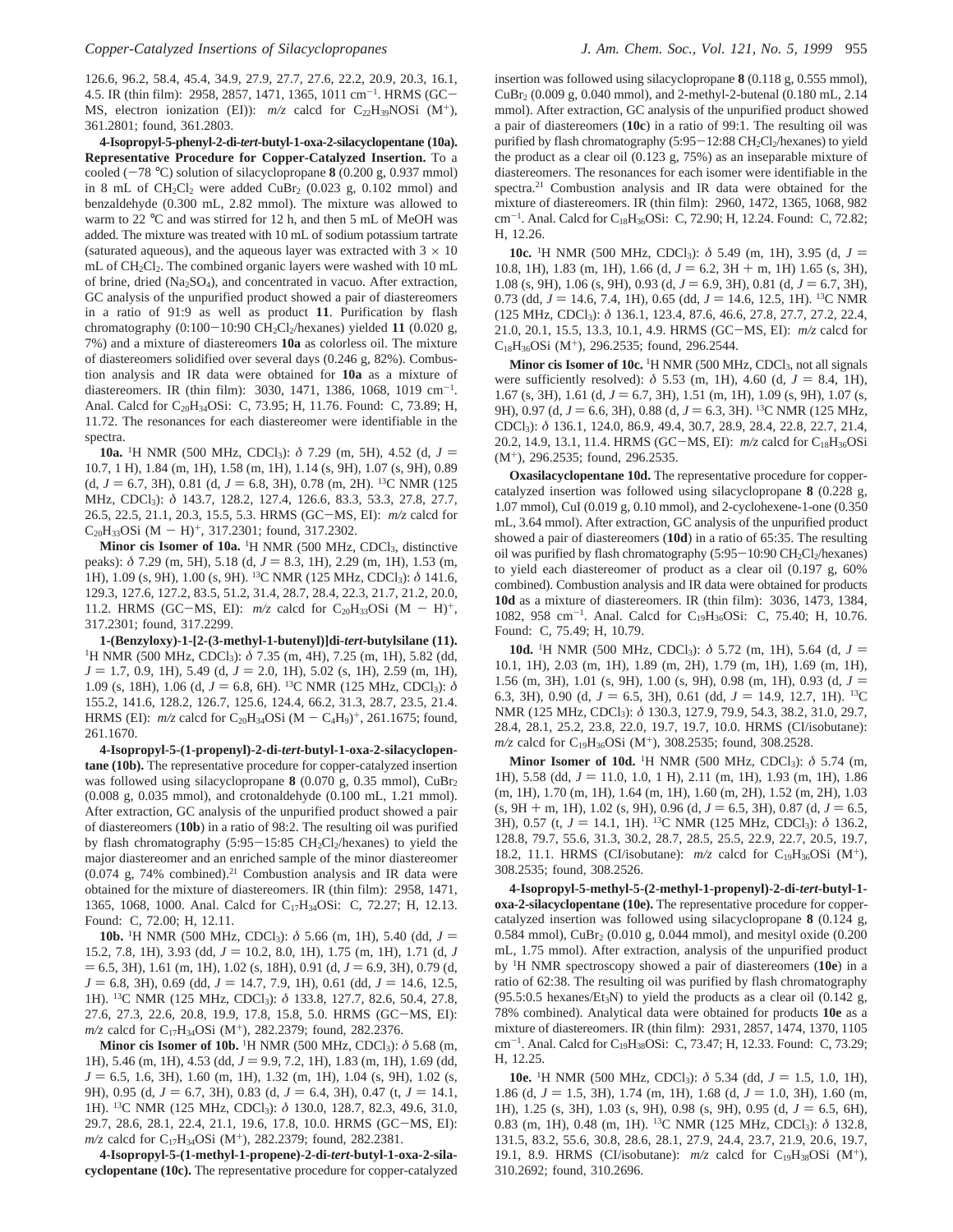**Minor Isomer of 10e.** 1H NMR (500 MHz, CDCl3): *δ* 5.39 (dd, *J*  $= 1.5, 1.0, 1H$ , 1.87 (d,  $J = 1.0, 3H$ ), 1.66 (d,  $J = 1.0, 3H$ ), 1.63 (m, 1H), 1.53 (s, 3H), 1.52 (m, 1H), 1.01 (s, 9H), 0.99 (d,  $J = 6.5$ , 3H), 0.95 (s, 9H), 0.94 (d,  $J = 7.5$ , 3H), 0.93 (m, 1H), 0.49 (m, 1H). <sup>13</sup>C NMR (125 MHz, CDCl3): *δ* 135.3, 127.4, 82.9, 57.7, 31.7, 31.4, 28.4, 28.3, 27.5, 23.5, 22.8, 20.4, 19.8, 19.7, 11.7. HRMS (CI/isobutane): *m/z* calcd for C<sub>19</sub>H<sub>38</sub>OSi (M<sup>+</sup>), 310.2692; found, 310.2696.

**Di-***tert***-butyl-(3-methyl-2-butyl)**-**(1,3-cyclohexadien-2-oxy)silane (12).** To a cooled  $(-78 \degree C)$  solution of silacyclopropane **8** (0.053) g,  $0.25$  mmol) in 2 mL of CH<sub>2</sub>Cl<sub>2</sub> were added CuI (0.005 g, 0.03 mmol), Sc(OTf)<sub>3</sub> (0.013 g, 0.026 mmol), and 2-cyclohexene-1-one (0.080 mL, 0.83 mmol). The mixture was allowed to warm to 22 °C and was stirred for 9 h, and then 5 mL of H<sub>2</sub>O was added. The aqueous layer was extracted with  $2 \times 10$  mL of CH<sub>2</sub>Cl<sub>2</sub>. The combined organic layers were washed with 10 mL of brine, dried (Na<sub>2</sub>SO<sub>4</sub>), and concentrated in vacuo. The resulting oil was purified by flash chromatography (5:  $95-10:90 \text{ CH}_2\text{Cl}_2$ /hexanes) to yield the product as a clear oil (0.032 g, 41%). 1H NMR (500 MHz, CDCl3): *δ* 5.92 (m, 2H), 5.57 (m, 1H), 2.12 (m, 3H), 2.03 (m, 1H), 1.51 (m, 1H), 1.03 (d,  $J = 6.4$ , 3H), 1.02 (s, 9H), 0.94 (s, 9H), 0.94 (d,  $J = 6.5$ , 3H), 0.77 (d,  $J = 6.7$ , 3H), 0.74 (m, 1H). 13C NMR (125 MHz, CDCl3): *δ* 141.1, 128.2, 125.4, 121.4, 48.9, 34.0, 27.8, 27.4, 22.5, 22.2, 21.2, 21.0, 20.7, 20.5, 10.6. IR (thin film): 2959, 1471, 1386, 1101, 785 cm-<sup>1</sup> . HRMS (EI): *m/z* calcd for  $C_{15}H_{25}OSi$  (M  $-C_{4}H_{9} - 2H)^{+}$ , 249.1675; found, 249.1672.

**Reaction of Silacyclopropane 8 with Ethyl Crotonate (Eqs 10, 11).** To a cooled  $(-78 \text{ °C})$  solution of silacyclopropane 8 (0.148 g, 0.697 mmol) in 6 mL of  $CH_2Cl_2$  were added CuBr<sub>2</sub> (0.016 g, 0.070) mmol) and *trans*-ethyl crotonate (0.150 mL, 2.20 mmol). The mixture was allowed to warm to 22 °C and was stirred for 12 h, and then 5 mL of H2O was added. The mixture was treated with 10 mL of sodium potassium tartrate (saturated aqueous), and the aqueous layer was extracted with  $3 \times 10$  mL of CH<sub>2</sub>Cl<sub>2</sub>. The combined organic layers were washed with 10 mL of brine, dried (Na<sub>2</sub>SO<sub>4</sub>), and concentrated in vacuo. The unpurified product **13** was characterized on the basis of <sup>1</sup>H NMR and <sup>13</sup>C NMR spectroscopy. <sup>1</sup>H NMR (500 MHz, CDCl<sub>3</sub>, distinctive peaks for mixture of two isomers): *δ* 5.92 (m, 2H), 5.62 (d,  $J = 15, 1H$ ), 5.40 (d,  $J = 15, 1H$ ), 3.47 (m, 4H), 1.06 (s, 9H), 1.04 (s, 18H), 1.01 (s, 9H). <sup>13</sup>C NMR (125 MHz, CDCl<sub>3</sub>, distinctive peaks for mixture of two isomers): *δ* 133.5, 130.1, 127.1, 126.0, 107.9, 107.0, 57.1, 56.6, 55.4, 55.0, 28.5, 28.2, 28.1, 27.8. Purification by flash chromatography (2:98-10:90 ethyl acetate/hexanes) yielded products **14** (0.084 g, 40%) and **15** (0.053 g, 27%), each as a clear oil.

**1-(Di-***tert***-butyl-hydroxysilyl)-2-isopropyl-hex-4-ene-3-one (14).** <sup>1</sup> H NMR (500 MHz, CDCl<sub>3</sub>): δ 6.88 (m, 1H), 6.26 (dd, *J* = 15.5, 1.5, 1H), 2.81 (m, 1H), 2.03 (m, 1H), 1.88 (dd,  $J = 6.5$ , 1.5, 3H), 1.83 (bs, 1H), 1.03 (m, 1H), 0.98 (s, 9H), 0.97 (s, 9H), 0.96 (d,  $J = 6.5$ , 3H), 0.79 (d,  $J = 6.5$ , 3H), 0.65 (m, 1H). <sup>13</sup>C NMR (125 MHz, CDCl<sub>3</sub>):  $\delta$ 204.4, 142.4, 130.6, 52.6, 31.5, 27.8, 27.5, 21.1, 20.9, 20.3, 18.2, 17.8, 5.6. IR (thin film): 3489, 2959, 2858, 1682, 1471 cm<sup>-1</sup>. HRMS (CI/ isobutane):  $m/z$  calcd for C<sub>17</sub>H<sub>33</sub>O<sub>2</sub>Si (M - H)<sup>+</sup>, 297.2250; found, 297.2252. Anal. Calcd for C<sub>17</sub>H<sub>34</sub>O<sub>2</sub>Si: C, 68.39; H, 11.48. Found: C, 68.46; H, 11.44.

**4-Isopropyl-5-(1-propenyl)-2-di-***tert***-butyl-1-oxa-2-silacyclopent-4-ene (15).** <sup>1</sup>H NMR (500 MHz, CDCl<sub>3</sub>):  $\delta$  6.19 (d, *J* = 15, 1H), 6.08 (m 1H) 2.81 (m 1H) 1.08 (dd *I* = 7.0, 1.0, 3H) 1.05 (m 2H) 1.00  $(m, 1H)$ , 2.81  $(m, 1H)$ , 1.08  $(dd, J = 7.0, 1.0, 3H)$ , 1.05  $(m, 2H)$ , 1.00  $(s, 18H)$ , 0.98 (d,  $J = 6.8$ , 6H). <sup>13</sup>C NMR (125 MHz, CDCl<sub>3</sub>):  $\delta$  148.6, 124.8, 121.5, 119.1, 27.3, 26.9, 21.4, 20.3, 18.1, 7.4. IR (thin film): 2960, 2931, 2858, 1471, 1387 cm-<sup>1</sup> . HRMS (CI/isobutane): *m/z* calcd for C<sub>17</sub>H<sub>32</sub>OSi (M<sup>+</sup>), 280.2222; found, 280.2221.

**4-Isopropyl-5-methoxy-2-di-***tert***-butyl-1-oxa-2-silacyclopentane (16).** The representative procedure for copper-catalyzed insertion was followed using silacyclopropane  $8(0.299 \text{ g}, 1.41 \text{ mmol})$ , CuBr<sub>2</sub> $(0.026 \text{ g},$ 0.12 mmol), and methyl formate (0.280 mL, 4.53 mmol). After extraction, GC analysis of the unpurified product showed a pair of diastereomers (**16**) in a ratio of 78:22. The resulting oil was purified by flash chromatography (1:99-2:98 ethyl acetate/hexanes) to yield the product as a clear oil (0.269 g, 70%) as an inseparable pair of diastereomers. The resonances for each isomer were identifiable in the <sup>1</sup>H NMR spectrum. Combustion analysis, IR, <sup>13</sup>C NMR, and mass spectrometry data were obtained for **16** as a mixture of diastereomers. IR (thin film): 2958, 1472, 1365, 1203, 1111, 1017 cm<sup>-1</sup>. <sup>13</sup>C NMR

(CDCl3, 125 MHz): 108.1, 104.9, 55.6, 54.9, 51.7, 50.6, 31.1, 30.5, 28.1, 27.8, 27.6, 27.4, 22.1, 21.6, 21.1, 20.3, 20.3, 19.8, 19.4, 18.9, 8.6, 7.0. HRMS (CI/isobutane):  $m/z$  calcd for C<sub>15</sub>H<sub>32</sub>O<sub>2</sub>Si (M - H)<sup>+</sup>, 271.2093; found, 271.2097. Anal. Calcd for C<sub>15</sub>H<sub>32</sub>O<sub>2</sub>Si: C, 66.11; H, 11.84. Found: C, 66.21; H, 11.73.

**Major Isomer of 16.** <sup>1</sup>H NMR (500 MHz, CDCl<sub>3</sub>): *δ* 4.63 (d, *J* = 1H) 3.43 (c, 3H) 1.70 (m, 2H) 1.03 (c, 9H) 1.00 (c, 9H) 0.93 6.9, 1H), 3.43 (s, 3H), 1.70 (m, 2H), 1.03 (s, 9H), 1.00 (s, 9H), 0.93  $(d, J = 6.6, 3H)$ , 0.89  $(d, J = 6.5, 3H)$ , 0.83  $(dd, J = 15.0, 8.6, 1H)$ ,  $0.51$  (dd,  $J = 15.0, 11.5, 1H$ ).

**Minor Isomer of 16.** <sup>1</sup>H NMR (500 MHz, CDCl<sub>3</sub>):  $\delta$  4.92 (d,  $J =$ 4.3, 1H), 3.36 (s, 3H), 1.56 (m, 2H), 1.04, (s, 9H), 1.01 (s, 9H), 0.94  $(d, J = 6.5, 3H)$ , 0.91  $(d, J = 6.3, 3H)$ , 0.84  $(dd, J = 14.3, 7.3, 1H)$ ,  $0.52$  (dd,  $J = 14.4$ , 12.4, 1H).

**4-(1-Butyl)-5-phenyl-2-di-***tert***-butyl-1-oxa-2-silacyclopentane (18a).** The representative procedure for copper-catalyzed insertion was followed using silacyclopropane **17a**<sup>5</sup> (0.060 g, 0.265 mmol), CuBr<sub>2</sub> (0.023 g, 0.010 mmol), and benzaldehyde (0.100 mL, 0.984 mmol). After extraction, GC analysis of the unpurified product showed a pair of diastereomers (**18a**) in a ratio of 90:10 (**18a**) as well as product **19a**. Purification by flash chromatography (0:100-2:98 ethyl acetate/ hexanes) yielded a diastereomeric mixture of products **18a** as a colorless oil (0.054 g, 61%). The structures and stereochemistries of **18a** and **19a** were previously reported.5

**4-(1-Butyl)-5-(1-propenyl)-2-di-***tert***-butyl-1-oxa-2-silacyclopentane (18b).** The representative procedure for copper-catalyzed insertion was followed using silacyclopropane 17a (0.147 g, 0.650 mmol), CuBr<sub>2</sub> (0.014 g, 0.062 mmol), and crotonaldehyde (0.175 mL, 2.11 mmol). After extraction, GC analysis of the unpurified product showed a pair of diastereomers (**18b**) in a ratio of 95:5. Purification by flash chromatography (5:95-20:80 CH<sub>2</sub>Cl<sub>2</sub>/hexanes) yielded a diastereomeric mixture of products **18b** as a colorless oil (0.103 g, 56%). Combustion analysis and IR data were obtained for **18b** as a mixture of diastereomers. IR (thin film): 2959, 1471, 1364, 1001, 963 cm-<sup>1</sup> . Anal. Calcd for C18H36OSi: C, 72.90; H, 12.24. Found: C, 72.76; H, 12.14.

**18b.** <sup>1</sup>H NMR (500 MHz, CDCl<sub>3</sub>):  $\delta$  5.66 (m, 1H), 5.41 (m, 1H), 3.72 (t,  $J = 8.8$ , 1 H), 1.71 (d,  $J = 6.4$ , 3H), 1.46 (m, 3H), 1.29 (m, 3H), 1.01 (s,  $18H + m$ , 2H), 0.90 (t,  $J = 6.9$ , 3H), 0.39 (dd,  $J = 14.6$ , 11.9, 1H). 13C NMR (125 MHz, CDCl3): *δ* 133.4, 127.6, 85.5, 44.9, 33.7, 30.2, 27.7, 27.6, 22.8, 20.5, 19.8, 17.8, 14.7, 12.8. HRMS (GC-MS, EI):  $m/z$  calcd for C<sub>18</sub>H<sub>36</sub>OSi (M<sup>+</sup>), 296.2535; found, 296.2532.

Minor cis Isomer of 18b. <sup>1</sup>H NMR (500 MHz, CDCl<sub>3</sub>, distinctive peaks):  $\delta$  4.19 (m, 1H). HRMS (GC-MS, EI): *m/z* calcd for C<sub>18</sub>H<sub>36</sub>-OSi (M+), 296.2535; found, 296.2538.

**4-***tert***-Butyl-5-phenyl-2-di-***tert***-butyl-1-oxa-2-silacyclopentane (18c).** The representative procedure for copper-catalyzed insertion was followed using silacyclopropane **17b** (0.186 g, 0.822 mmol), CuBr<sub>2</sub> (0.023) g, 0.010 mmol), and benzaldehyde (0.280 mL, 2.74 mmol). After extraction, GC analysis of the unpurified product showed a pair of diastereomers (**18c**) in a ratio of 89:11 as well as product **19b**. Purification by flash chromatography  $(0:100-15:85 \text{ CH}_2\text{Cl}_2/\text{hexanes})$ yielded product **19b** as a colorless oil (0.070 g, 26%) and a diastereomeric mixture of products **18c** as a colorless oil (0.162 g, 59%). Combustion analysis and IR data were obtained for **18c** as a mixture of diastereomers. IR (thin film): 3030, 1472, 1365, 998 cm<sup>-1</sup>. Anal. Calcd for C<sub>21</sub>H<sub>36</sub>OSi: C, 75.84; H, 10.91. Found: C, 75.73; H, 10.93.

**18c.** <sup>1</sup>H NMR (500 MHz, CDCl<sub>3</sub>):  $\delta$  7.37 (d, *J* = 7.9, 2H), 7.29 (t,  $J = 7.5, 2H$ , 7.23 (m, 1H), 4.58 (d,  $J = 10.4, 1H$ ), 2.06 (m, 1H), 1.12  $(s, 9H)$ , 1.07  $(s, 9H)$ , 0.99 (dd,  $J = 14.7, 7.3, 1H$ ), 0.86 (dd,  $J = 14.6$ , 12.4, 1H), 0.71 (s, 9H). 13C NMR (125 MHz, CDCl3): *δ* 145.2, 128.4, 127.75, 127.68, 83.3, 55.8, 32.8, 28.7, 27.82, 27.80, 21.1, 20.2, 10.0. HRMS (EI):  $m/z$  calcd for C<sub>20</sub>H<sub>33</sub>OSi (M - CH<sub>3</sub>)<sup>+</sup>, 317.2301; found, 317.2297.

**Minor cis Isomer of 18c.** <sup>1</sup>H NMR (500 MHz, CDCl<sub>3</sub>, distinctive peaks): *δ* 5.14 (d, *J* = 8.3, 1H), 2.64 (m, 1H), 1.11 (s, 9H), 0.73 (s, 9H). HRMS (EI):  $m/z$  calcd for C<sub>20</sub>H<sub>33</sub>OSi (M - CH<sub>3</sub>)<sup>+</sup>, 317.2301; found, 317.2294.

**1-(Benzyloxy)-1-[2-(3,3-dimethyl-1-butenyl)]di-***tert***-butylsilane (19b).** IR (thin film): 3066, 1474, 1386, 1360, 1108 cm-1. 1H NMR (500 MHz, CDCl<sub>3</sub>): δ 7.39 (dd, *J* = 7.5, 0.5, 2H), 7.33 (t, *J* = 7.6, 2H), 7.24 (t,  $J = 7.3$ , 1H), 5.75 (d,  $J = 0.9$ , 1H), 5.30 (d,  $J = 1.0$ , 1H), 5.11 (s, 2H), 1.13 (s, 9H), 1.10 (s, 18H). 13C NMR (125 MHz, CDCl3): *δ*